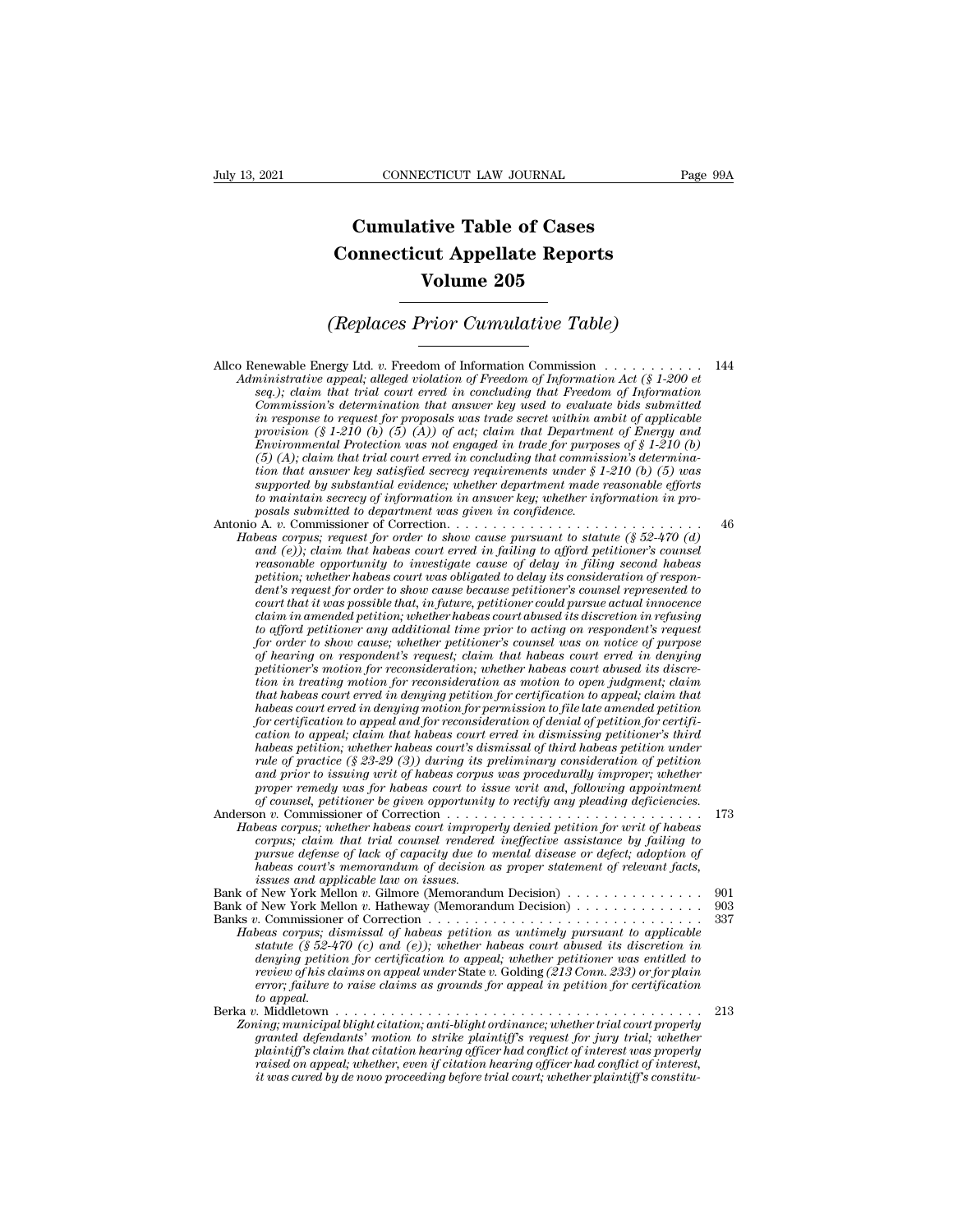*tional claims were properly raised on appeal; whether trial court abused its discretional claims were properly raised on appeal; whether trial court abused its*<br>discretion in refusing to permit plaintiff to amend complaint or to argue constitu-<br>tional issues; whether trial court's factual findings *tional claims were properly raised on appeal; whether trial court abused its*<br>*tional claims were properly raised on appeal; whether trial court abused its*<br>*discretion in refusing to permit plaintiff to amend complaint o appeal were clearly erroneous.* tional claims were properly raised on appeal; whether trial court abused its<br>discretion in refusing to permit plaintiff to amend complaint or to argue constitu-<br>tional issues; whether trial court's factual findings challen *Tax appearing to permit plaintiff to amend complaint or to argue constitutional issues; whether trial court's factual findings challenged by plaintiff on appeal were clearly erroneous.*<br> *Tax appeal, motor vehicle assessm vional claims were properly raised on appeal; whether trial court abused its*<br>*discretion in refusing to permit plaintiff to amend complaint or to argue constitu-<br>tional issues; whether trial court's factual findings chal vehicle in in refusing to permit plaintiff to amend complaint or to argue constitu-<br>discretion in refusing to permit plaintiff to amend complaint or to argue constitu-<br>topnal issues; whether trial court's factual findings complear in regularing to permit planntyf to amend compleant or to argue constitutional issues; whether trial court's factual findings challenged by plaintiff on appeal were clearly erroneous.<br> comparison to the source o* Bosque *<sup>v</sup>*. Commissioner of Correction. . . . . . . . . . . . . . . . . . . . . . . . . . . . . . <sup>480</sup> *Habeas corpus; dismissal of habeas petition as untimely pursuant to a left habeas periodical statute (§ 12-71d) in recommending crtain guide's schedule of motor vehicle values that town used to assess plaintiff's motor ve statute (§ 52-470 (d) and (e)); whether habeas court abused its discretion in denying motor venicle assessment; standing; claim that defendant state agency<br>violated statute (§ 12-71d) in recommending certain guide's schedule of motor<br>vehicle values that town used to assess plaintiff's motor vehicle review of his unpreserved to assess plaintiff's motor vehicle values in a tracticle values that trial*<br> *court improperly granted notion to dismiss on ground of sovereign immunity.*<br> *v.* Commissioner of Correction  $\ldots \ld$ *233) or for plain error; failure to raise claims as grounds for appeal in petition for certification to appeal as required by § 52-470 (g).* Caliber Home Loans, Inc. *v.* Zeller . . . . . . . . . . . . . . . . . . . . . . . . . . . . . . . . <sup>642</sup> *Fracelosure; claim that*  $(f \ S2+470)$  *and*  $f(e)$ *); whether habeas court abused its discretion in denying petition for certification to appeal; whether petitioner was entitled to review of his unpreserved claims on appeal un to foreclose on the forecal court above on the trial court above of his unpreserved claims on appeal, whether petitioner was entitled to review of his unpreserved claims on appeal under State v. Golding (213 Conn.*<br> *to 2 denying petition for certification to appeal; whether petitioner was entitled to*<br>*review of his unpreserved claims on appeal under* State v. Golding (213 Conn.<br>233) or for plain error; failure to raise claims as grounds *review of nis unpreserved claims on appeal under State v. Golding (213 Conn.*<br>
233) or for plain error; failure to raise claims as grounds for appeal in petition<br>
for certification to appeal as required by  $\S 52-470$  (g). *establishing notice; claim that trial court erred in its determination that plaintiff proverty promount to appeal as required by § 52-470 (g).*<br>
Home Loans, Inc. v. Zeller  $\ldots \ldots \ldots \ldots \ldots \ldots$  is the colosive; claim that plaintiff presented insufficient evidence that it had standing<br>
to foreclose on mortga *that defendant did not prove its special defenses; claim that trial court erred in reclosure, claim that plaintiff presented insufficient evidence that it had standing*<br>to foreclose on mortgage; claim that trial court incorrectly determined that defend-<br>ant lacked standing to challenge adequacy of notic *by preciose on*<br> *bunder note; c.<br>
under note; c.<br>
establishing 1<br>
proved amou<br>
that defendar<br>
rendering ju.<br>
F. v. Commis<br>
r. P. Oders (Mark)* ant tacked standary to challenge daequacy of notice of acceleration and aefault<br>under note; claim that trial court improperly admitted into evidence documents<br>establishing notice; claim that trial court erred in determinin mater note; claim that trial court improperty damitted this determination that plaintiff<br>establishing notice; claim that trial court erred in distelermination that plaintiff<br>proved amount of outstanding debt; claim that tr Exposed amount of outstanding debt; claim that tried in a court erred in determining<br>proved amount of outstanding debt; claim that trial court erred in<br>that defendant did not prove its special defenses; claim that trial co Frocet unional of strainaring users, calculated rest is pecial defenses; claim that trial court erred in<br>that defendant did not prove its special defenses; claim that trial court erred in<br>rendering judgment of strict forec *Wrongful death; subject matter jurisdiction; motion for reconsideration; claim that trial court improperly granted motion to dismiss action on ground that it was barred by doctrine of sovereign immunity; whether trial court properly applied four criteria of test set forth in* Spring *v.* Constantino *(168 Conn. 563); whether action was been member against defendant policing member against a policers ins.* Co. (Memorandum Decision).<br> *action was barea was been metal death; subject matter jurisdiction; motion for reconsideration; claim that*<br> *individual, capacities.* Dressler *v.* Riccio . . . . . . . . . . . . . . . . . . . . . . . . . . . . . . . . . . . . . . . . . . <sup>533</sup> *Legal malproperly granter jurisdiction; motion for reconsideration; claim that* trial court improperly granted motion to dismiss action on ground that it was barred by doctrine of sovereign immunity; whether trial court p *Practices Act (PTPA) Practices Act (PTPA) Practices Actom on ground that it was part criteria of etst forth in Spring v. Constantino (168 Conn. 563); whether action was brought against defendant police officers in t jumenta by accrime of sovereign immunity; whether trial court properly applied* four criteria of test set forth in Spring v. Constantino (168 Conn. 563); whether action was brought against defendant police officers in the *commienting to the stations made by attorney at their official, rather findividual, capacition was brought against defendant police officers in their official, rather than individual, capacities.<br>
<i>r* v. Riccio . . . . . *attorney's expertise and/or competence relate to entrepreneurial aspects of praction trial conduction*<br> *time almapractice of fiduciary duty; violation of Connecticut Unfair Trade<br>
almapractice; breach of fiduciary duty; violation of Connecticut Unfair Trade<br>
Practices Act (CUTPA) (§ 42-110a et seq.) mentice: breach of fiduciary duty; violation of Connecticut Unfair Trade*<br>*malpractices Act (CUTPA)* (§ 42-110a et seq.); motion to strike; motion for summary<br>*pudgment; claim that trial court improperly granted motion* Practices Act (CUTPA)  $(\tilde{S}^242-110a$  et seq.); motion to strike; motion for summary judgment; claim that trial court improperly granted motion to strike CUTPA claim; whether representations made by attorney to prospect *Fractices Act (CUTPA)* (§ 42-110a et seq.); motion to strike; motion for summary judgment; claim that trial court improperly granted motion to strike CUTPA claim; whether representations made by attorney to prospective cl *claim; whether representations made by attorney to prospective client regarding attorney's expertise and/or competence relate to entrepreneurial aspects of practice of law; claim that trial court improperly granted motion* attorney's expertise and/or competence relate to entrepreneurial aspects of practice of law; claim that trial court improperly granted motion for summary judgment as to legal malpractice and breach of fiduciary duty claims attorney's expertise and/or competence redate to entrepreneurial aspects of practice of law; claim that trial court improperly granted motion for summary judg-<br>ment as to legal malpractice and breach of fiduciary duty clai *Negligence; unavoidable accident doctrine, discussed; motion for summary juag-*<br>ment as to legal malpractice and breach of fiduciary duty claims; whether triate court lacked subject matter jurisdiction over legal malpract *whether trial court lacked subject matter jurisdiction over legal malpractice and breach of* fiduciary duty claims; whether furnisdiction over legal malpractice and breach of fiduciary duty claims were ripe for review; wh *tourt lacked subject matter jurisdiction over tegal malpractice and breach of fiduciary duty claims* whether legal malpractice and breach of fiduciary duty chail malpractice and breach of fiduciary duty daims.<br> *the ma realisms were ripe for review; whether form of judgment was improper as to legal* rading were ripe for review; whether form of judgment was improper as to legal malpractice and breach of fiduciary duty claims.<br>
Benak cons *to facts of case; whether trial court erred in granting plaintiff's motion for reconsideration and in increasing award of damages to include future medical expenses.*<br>Fair v. Commissioner of Correction. . . . . . . . . . Fair *<sup>v</sup>*. Commissioner of Correction. . . . . . . . . . . . . . . . . . . . . . . . . . . . . . . . <sup>282</sup> *P. Benak Corpusible accident doctrine, discussed, motion for reconsideration, whether trial court erred in refusing to apply unavoidable accident doctrine to facts of case, whether trial court erred in granting plaintif chapence; unavondable accudent doctrine, discussed; motion for reconsideration; whether trial court erred in granting plaintiff's motion for to facts of case; whether trial court erred in granting plaintiff's motion for r effective assistance of counseling to apply unavolative accident accrime*<br>to facts of case; whether trial court erred in granting plaintiff's motion for<br>reconsideration and in increasing award of damages to include future *to jacts of case; whether trial court erred in granting plaintiff's motion for*<br>reconsideration and in increasing award of damages to include future medi-<br>collexpenses.<br>Commissioner of Correction  $\ldots$ ,,,,,,,,,,,,,,,,,,,, *reconsideration and in increasing award of damages to include future medical expenses.*<br> *formissioner of Correction.*<br> *for alleged motivation to appeal, claim that petitioner was denied constitutional right to*<br> *effect that trial counsel failed to impeach witness with respect to his inconsistent* Commissioner of Correction.<br> *beas corpus; whether habeas court abused its discretioner existence refification to appeal; claim that trial counsel faeculpatory expert testimony; claim that trial counsel faeculpatory expert* Habeas corpus; whether habeas court abused its aiscretion in denying petition for<br>ertification to appeal; claim that pritioner was denied constitutional right to<br>effective assistance of counsel; claim that trial counsel fa *Landlord-tenantial perimemial perimemial perimemial right to*<br>effective assistance of counsel; claim that trial counsel failed to produce allegedly<br>exculpatory expert testimony; claim that trial counsel failed to impeach *effective assistance of counsel, claim that trial counsel failed to produce allegedly exculpatory expert testimony; claim that trial counsel failed to impeach witness for alleged motivation to cooperate with police to avo*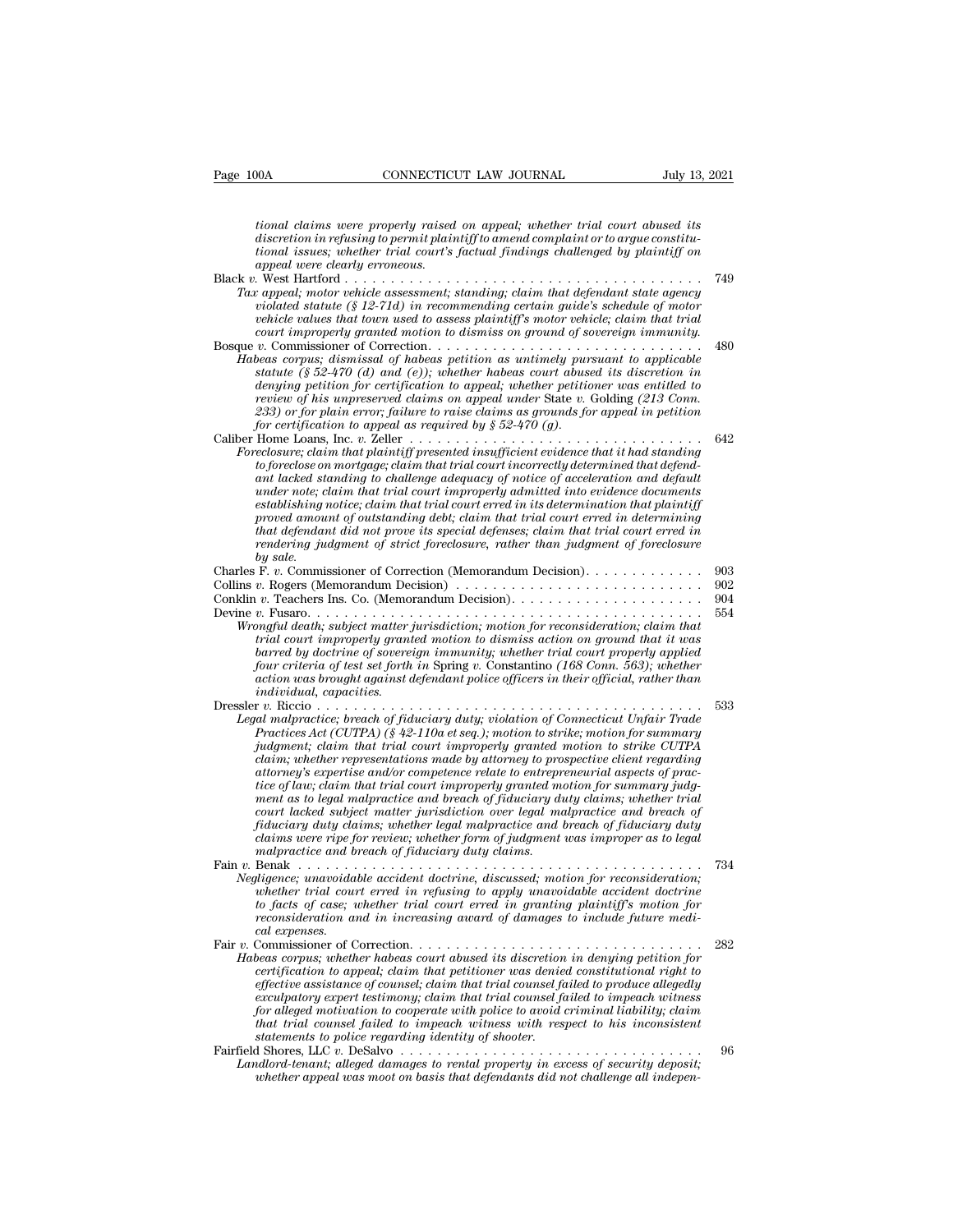*2021* **connecticutation connection** *Page 101A*<br>*dent bases for trial court's judgment; claim that trial court improperly rendered*<br>*judgment for plaintiff on basis of statutory (§ 47a-2) exemption for certain*<br>*bousi judgent for plays in CONNECTICUT LAW JOURNAL* Page 101A<br> *Judgment for plaintif on basis of statutory (§ 47a-2) exemption for certain*<br> *judgment for plaintiff on basis of statutory (§ 47a-2) exemption for certain*<br> *hous housing arrangements incluental to educational to educational to educational dent bases for trial court's judgment; claim that trial court improperly rendered judgment for plaintiff on basis of statutory (§ 47a-2) exempti* <sup>2021</sup> CONNECTICUT LAW JOURNAL Page 101A<br> *dent bases for trial court's judgment; claim that trial court improperly rendered*<br> *judgment for plaintiff on basis of statutory (§ 47a-2) exemption for certain*<br> *housing arrang rendered to asses for trial court's judgment; claim that trial court improperly rendered judgment for plaintiff on basis of statutory (§ 47a-2) exemption for certain housing arrangements incidental to educational services dent bases for trial court's judgment; claim that trial court improperly rendered judgment for plaintiff on basis of statutory* (§ 47a-2) *exemption for certain housing arrangements incidental to educational services security dent bases for trial complement for plaintiff consing arrangements*<br>*47a of General Staturendered for plaintiff cants made certain juge security deposit.*<br>*security deposit.*<br>*ex v. Mac Motors, Inc.*<br>*playment di* dentity about the main of paintiff on basis of statutory (§ 47a-2) exemption for certain housing arrangements incidental to educational services from application of title 47a of General Statutes to security deposit; whethe *Fragment jor planntyl on basis of statutory (§ 470-2) exemption for certain*<br> *housing arrangements incidental to elucational services from application of title*<br> *47a of General Statutes to security deposit; whether judg determined that claim is incluentation* of *auctational services from application of title*<br>  $47a$  of General Statutes to security deposit; whether judgment correctly was<br>
rendered for plaintiff on defendants' second amen *Figure 47d of General Statutes to security aeposit; whether judgment correctly was rendered for plaintiff on defendants' second amended counterclaim when defendants ants made certain judicial admission in joint stipulatio cataria made certain judicial admission in joint stipulation of facts concerning*<br> *cataring made certain judicial admission in joint stipulation of facts concerning*<br> *security deposit.*<br>  $\begin{array}{lll} \text{Re} \: v. \text{Mac Motors, Inc.} \ldots &$ ants maae certain juancial aamission in joint stipulation of Jacts concerning<br>iscurity deposit.<br>ployment discrimination; summary judgment; whether trial court correctly<br>determined that claim of gender discrimination in vio *States District Court; whether trial court correctly determined that defendant was wear the method in the increase wear wearstype ployment discrimination; summary judgment; whether trial court correctly determined that claim as matter of ender discrimination in violation of Connecticut Fair Employme determined that claim of gender discrimination in violation of Connecticut Fair*<br>*Employment Practices Act* (§ 46a-51 et seq.) was barred by doctrine of res judi-<br>cata; whether genuine issue of material fact existed as to *Finley v.* Western Express, Inc. . . . . . . . . . *Employment Practices Act* ( $g$  40a-51 et seq.) was oarrea by aoctrine of res juar-<br>cata; whether genuine issue of material fact existed as to whether plaintiff was<br>jurisdictionally barred from bringing gender discriminati *Unimisticitionally barred from bringing gender discrimination claim in United States District Court; whether trial court correctly determined that defendant was entitled to judgment as matter of law on claim of hostile wo mary interiorationally barrea from oringing genaer asscrimination claim in United*<br>Strates District Court; whether trial court correctly determined that defendant<br>was entitled to judgment as matter of law on claim of host *Mates District Court, whether trial court correctly aetermined that aegendant* was entitled to judgment as matter of law on claim of hostile work environment because plaintiff failed to submit sufficient evidence to raise *cocase plaintiff failed to submit sufficient evidence to raise genuine issue of because plaintiff failed to submit sufficient evidence to raise genuine issue of material fact as to such claim.*<br> *contain fact as to such c oecause plannty jauea to suomit sufficient evidence to raise genuine issue of*<br>*conterial fact as to such claim.*<br>*insured motorist benefits; mootness; whether trial court properly rendered summary judgment for defendants naterial jact as to such carm.*<br> *nothermal motorist benefits; mootness; whether trial cound mary judgment for defendants; whether trial court prop<br>
mary judgment for defendants; whether trial court prop<br>
vas no genuine i* Gonzalez *v.* Commissioner of Correction. . . . . . . . . . . . . . . . . . . . . . . . . . . . . <sup>511</sup> *Habeas corpusion and the fendants; whether trial court properly determined that there*<br> *Habeas covered by insurance policy that did not contain provision for uninsured motorist*<br> *Corpusion coverage because Tennessee law toorered by insurance policy that did not contain provision for uninsured motorist*<br>*toorange because Tennessee law governed parties' dispute and Tennessee law did<br>not require defendants to provide such coverage.*<br>*text Following the underlying convictional indition of material provision for uninsured motorist*<br> *Coverage because Tennessee law governed parties' dispute and Tennessee law did*<br> *not require defendants to provide such cover coverea oy insurance poiccy indi and not condain provision for uninsurea motorist*<br>coverage because Tennessee law governed parties' dispute and Tennessee law did<br>not require defendants to provide such coverage.<br>The access *coverage because 1 ennessee law governea parties aispute and 1 ennessee law and real to are are of Correction.*<br> *limitsioner of Correction.*<br> *lineas corpus; whether trial counsel rendered ineffective assistance; whether tioner sought to establish applied existing constitutional principles; whether rule petitioner sought to establish placed category of private conduct beyond power beas corpus; whether trad counsel rendered metjective assistance; whether peti-<br>tioner's right to due process was violated because statutory (§§ 53a-8 and 53a-<br>55a) scheme underlying conviction of manslaughter in first de tomer's right to due process was wolated because statutory (§§ 53a-8 and 53a-55a) scheme underlying conviction of manslaughter in first degree with firecarm as accessory does not require state to prove as essential elemen liability that petitioner intended principal's use of firearm; claim that rule petitioner sought to establish applied existing constitutional principles; whether rule petitioner sought to establish placed category of priv* as accessory aoes not require state to prove as essential element of accessorial<br>liability that petitioner intended principal's use of firearm; claim that rule petitioner sought to establish placed category of private cond *Foreclosure; claim that trial court implied existing constitutional principles; whether rule petitioner sought to establish placed category of private conduct beyond pover of state to punish and, thus, satisfied exception tomer sought to establish plane existing constitutional principles; whether rule*<br>petitioner sought to establish placed category of private conduct beyond power<br>of state to punish and, thus, satisfied exception in Teague *of state to punish and, thus, satisfied exception in Teague v. Lane (489 U.S. 288)*<br>to prohibition against establishing new constitutional rules of criminal procedure<br>in collateral proceedings.<br>Nortgage, LLC v. Androulida *miss; claim that trial court improperly granted motion for summary judgment as to prontotton against establishing new constitutional rules of criminal procedure*<br> *and collateral proceedings*<br> *accouries*<br> *accouries*<br> *accouries*<br> *accouries*<br> *closures* claim that trial court improperly determi *foreclosure; claim that trial court improperly determined that plaintiff had standing*<br>eclosure; claim that trial court improperly determined that plaintiff had standing<br>to commence foreclosure action; claim that trial co Gray *<sup>v</sup>*. Commissioner of Correction (Memorandum Decision) . . . . . . . . . . . . . . . . <sup>901</sup> Interesting that the matter in the commence foreclosure action; claim that trial court improperly granted motion<br>to substitute plaintiff; claim that trial court improperly denied motions to dis-<br>miss; claim that trial cour *Abuse is commence precussive action; carm mat trial court improperty granied motions to dismiss; claim that trial court improperty denied motions to dismiss; claim that trial court improperty granted motion for summary ju emotional distributional distress; calculation of emotional distress; distribution of emotional distress; distribution of emotional infligential motion of emotional distress; absolute immunity in the of process; legal mal nitss, calimitativi; claim that trial court improperly graniea motion for sammary jaugments* of scribability; claim that trial court improperly denied motion to open judgment.<br> *foreclosure; claim that trial court imprope m minimal trial court impropery renaered juayment of strict* foreclosure; claim that trial court improperly denied motion to open judgment.<br>  $\frac{1}{2}$  Commissioner of Correction (Memorandum Decision)................... *whether trial court properly determined that legal malpractice claim was barred by plaintiff's lack of attorney-client relationship with the set of process; legal malpractice; malicions prosecution; negligent infliction of emotional distress; intentional infliction of emotional distress; absolute imm court properly determined that malicious prosecution claim was barred by doctse of process; tegal matpractice; maticions prosecution; negligent infliction of*<br>emotional distress; intentional infliction of emotional distress; absolute immu-<br>mity; litigation privilege; motion to dismiss; whether tr *emotional distress; intentional infliction of emotional distress; absolute immunity; litigation privilege; motion to dismiss; whether trial court properly determined that legal malpractice claim was barred by doctrine of* mined that abuse of process claim was barred by doctrine of litigation privilege,<br>whether trial court properly determined that legal malpractice claim was barred<br>by plaintiff's lack of attorney-client relationship with def mined indicated that in reperly determined that legal malpractice claim was barrea by the<br>there trial out properly determined that legal malpractice claim was barred<br>by plaintiff's lack of attorney-client relationship with *Termination of parental rights; lack of a talcomorpology determined that magicality parameter rial court properly determined that malicious prosecution claim was barred by doctrine of litigation privilege, whether trial c in partitually is interest of autorney-cuent relationship with defendant; whether trial court properly determined that malicious prosecution chair was barred by doc-<br>trine of hitigation privilege; whether trial court prop rights; whether in indicate minitial court properly determined that claims*<br>*trial court privilege; whether trial court properly determined that claims*<br>*of negligent and intentional infliction of emotional distress were as the children mational infliction of emotional distress were properly barred* of regligent and intentional infliction of emotional distress were properly barred by doctrine of hitreation privilege.<br>
and details and deta *it was inappropriate for trial court to have considered, as to emotional ties factor in § 17a-112 (k) (4), bond between children and foster parents; whether trial court in the statual findings supported its court improperly found that it was*<br>*in best interests of minor children to terminate respondent mother's parental*<br>*in best interests of minor children to terminate respondent mination of parental rights; claim that trial court improperty found that it was*<br>in best interests of minor children to terminate respondent mother's parental<br>rights; whether trial court's findings, made pursuant to stat *in best interests of minor children to terminate respondent mother's parental* rights; whether trial court's findings, made pursuant to statute (§ 17a-112 (k)), as to children's best interests were factually supported an *inghts; whether trad court's findings, made pursuant to statute (§ 17a-1* as to children's best interests were factually supported and legally sound; it was inappropriate for trial court to have considered, as to emotiona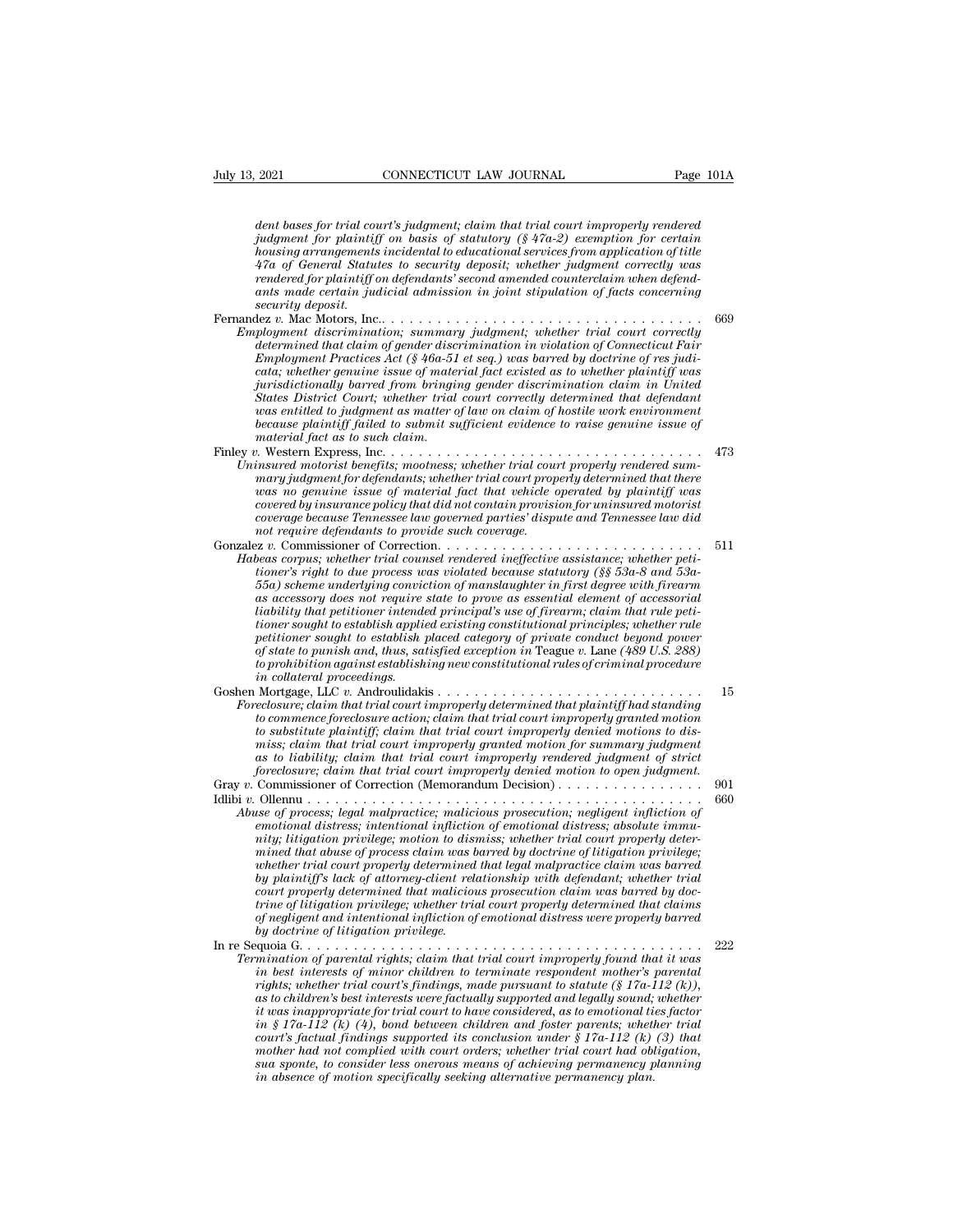| Page 102A                   | CONNECTICUT LAW JOURNAL                                                                                                                                                                                                                                                                                                                                                                                                                                                                                                                               | July 13, 2021 |
|-----------------------------|-------------------------------------------------------------------------------------------------------------------------------------------------------------------------------------------------------------------------------------------------------------------------------------------------------------------------------------------------------------------------------------------------------------------------------------------------------------------------------------------------------------------------------------------------------|---------------|
|                             |                                                                                                                                                                                                                                                                                                                                                                                                                                                                                                                                                       |               |
|                             | Release of mortgage pursuant to statute $(\frac{1}{2}49-8)$ ; whether trial court improperly<br>dismissed plaintiffs' action for lack of subject matter jurisdiction on basis of<br>plaintiffs' alleged failure to satisfy requirements of $\S 49-8$ (c) regarding statutory<br>demand notice for release of mortgage; claim that trial court deprived plaintiffs                                                                                                                                                                                     | 189           |
|                             | of due process by improperly addressing, sua sponte, issue of whether plaintiffs<br>failed to satisfy statutory demand notice requirements without affording them<br>notice or opportunity to be heard; claim that judgment of dismissal could be<br>affirmed on alternative ground that plaintiffs were not aggrieved pursuant to<br>$§$ 49-8 because they did not suffer any harm and, therefore, did not have standing.                                                                                                                            |               |
|                             | Trusts; probate appeal; whether trial court erred in determining that plaintiff had                                                                                                                                                                                                                                                                                                                                                                                                                                                                   | 448           |
|                             | abandoned various counts at trial on basis of his counsel's statements at closing<br>argument; whether trial court erred in rendering judgment for defendant in<br>probate appeal instead of dismissing appeal for lack of subject matter jurisdiction<br>because appeal became moot during its pendency.                                                                                                                                                                                                                                             |               |
|                             | Medical malpractice; product liability; motion to dismiss; motion for directed ver-<br>dict; motion to set aside verdict; statute of limitations; whether trial court improp-<br>erly denied motion to dismiss medical malpractice complaint for failure to attach                                                                                                                                                                                                                                                                                    | 394           |
| of product liability claim. | written opinion letter as required by statute (§ 52-190a); whether plaintiff was<br>required to cure defect with medical malpractice complaint within limitation<br>period; whether trial court improperly denied motions for directed verdict and<br>to set aside verdict on ground that plaintiff failed to establish causation element                                                                                                                                                                                                             |               |
|                             | Lowthert $v$ . Freedom of Information Commission (Memorandum Decision) $\ldots \ldots \ldots$                                                                                                                                                                                                                                                                                                                                                                                                                                                         | 904           |
|                             | Breach of contract; duty to defend; law of case doctrine; claim that trial court erred<br>in ordering court trial on matter of insurer's duty to defend following denial of<br>summary judgment on same issue; claim that trial court improperly deprived<br>plaintiff of right to jury trial on duty to defend issue; claim that trial judge should<br>have recused himself to avoid appearance of impropriety due to his involvement<br>in pretrial settlement negotiations.                                                                        | 111           |
| <i>parties.</i>             | Foreclosure of judgment lien; whether trial court improperly determined fair market<br>value of property as compromise figure between conflicting appraisals from                                                                                                                                                                                                                                                                                                                                                                                     | 206           |
|                             | Moulthrop v. State Board of Education<br>Administrative appeal, appeal from decision by defendant revoking plaintiff's initial<br>educator and professional educator certificates pursuant to statute $(\S 10-145b$<br>$(i)$ (2)); whether there was substantial evidence to support finding that plaintiff<br>was directly involved in or responsible for schoolwide cheating during adminis-<br>tration of Connecticut Mastery Test; adoption of trial court's memorandum of<br>decision as proper statement of facts and applicable law on issues. | 489           |
|                             | Termination of employment; recklessness; intentional infliction of emotional dis-<br>tress; libel; whether trial court properly granted defendant's motion for summary<br>judgment; adoption of trial court's memorandum of decision as proper statement<br>of relevant facts, issues and applicable law.<br>Reserve Realty, LLC v. BLT Reserve, LLC (See Reserve Realty, LLC v. Windemere Reserve,                                                                                                                                                   | 129           |
|                             |                                                                                                                                                                                                                                                                                                                                                                                                                                                                                                                                                       | 299           |
| to plaintiffs.              | Breach of contract; anticipatory breach; whether listing agreements complied with<br>provision of commercial real estate statute $(\frac{8}{8}20-325a)$ governing duration of<br>broker's authority to act as exclusive listing agent; whether buyer's agreement<br>or listing agreements were ambiguous as to duration intended by parties; whether<br>trial court erred in concluding that it was not inequitable to deny recovery                                                                                                                  | 299           |
| was error.                  | Dissolution of marriage; motion to modify alimony; claim that, pursuant to plain<br>language of separation agreement, trial court was obligated to terminate defend-<br>ant's alimony obligation in light of evidence of plaintiff's cohabitation; whether<br>trial court's application of provision of statute ( $\S$ 46b-86 (a)) governing substan-<br>tial change in circumstances, instead of $\S$ 46b-86 (b), governing cohabitation,                                                                                                            | 237           |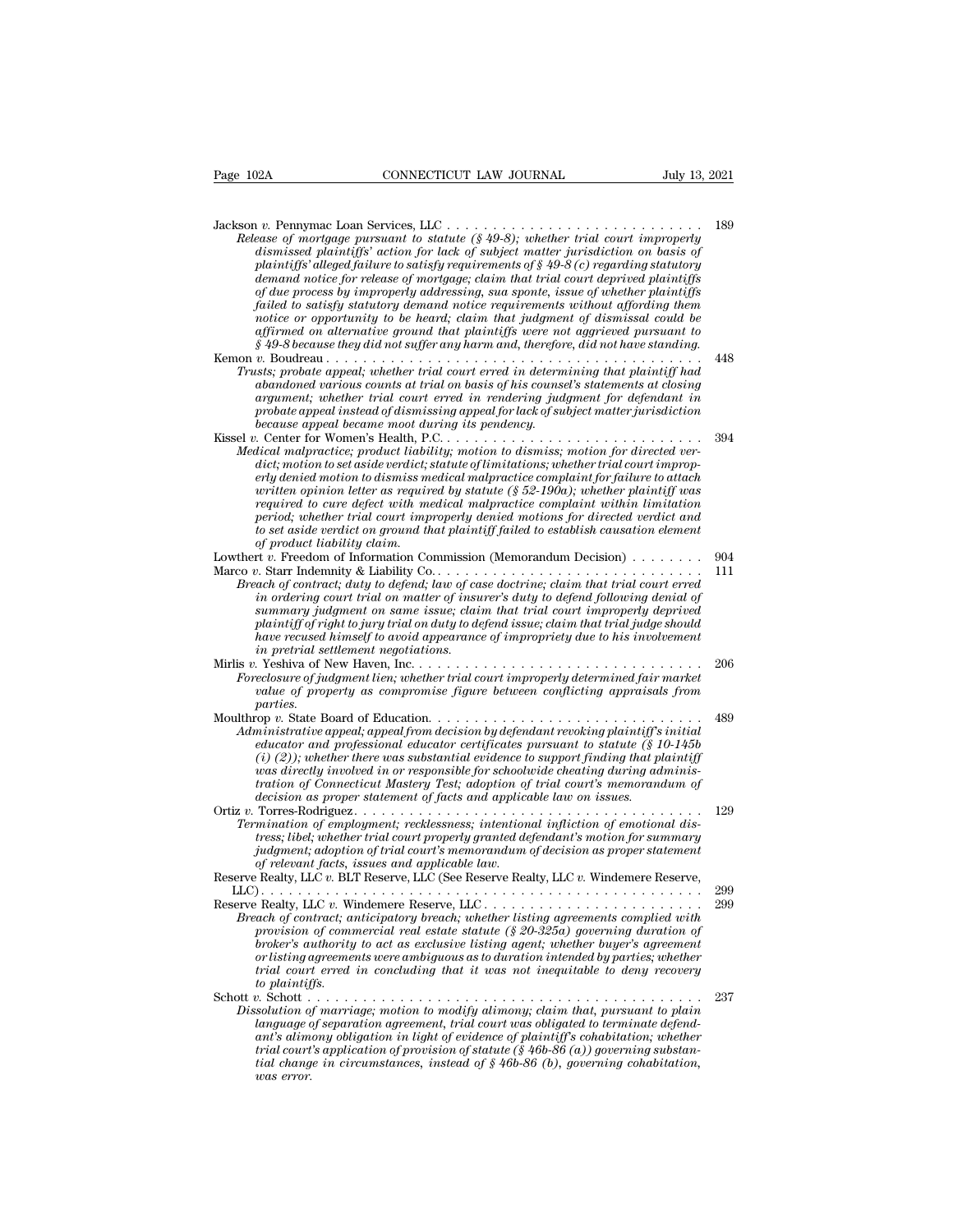Small *<sup>v</sup>*. Commissioner of Correction (Memorandum Decision) . . . . . . . . . . . . . . . <sup>902</sup> Small *v*. Commissioner of Correction (Memorandum Decision)<br>
Small *v*. Commissioner of Correction (Memorandum Decision)<br>
Smith *v*. Commissioner of Correction (Memorandum Decision)<br>
State *v*. Coltherst . . . . . . . . . State *v.* Commissioner of Correction (Memorandum Decision)<br>
Small *v.* Commissioner of Correction (Memorandum Decision)<br>
Smith *v.* Commissioner of Correction (Memorandum Decision)<br>
State *v.* Coltherst . . . . . . . . . 13, 2021 **CONNECTICUT LAW JOURNAL** Page 103A<br>
II v. Commissioner of Correction (Memorandum Decision)<br> *Motion to correct illegal sentence; whether trial court properly dismissed motion to*<br> *correct illegal sentence; wheth commissioner of Correction (Memorandum Decision)*<br> *commissioner of Correction (Memorandum Decision)*<br> *coltherst*<br> *correct illegal sentence; whether trial court properly dismissed motion to*<br> *correct illegal sentence; trial courries* of Correction (Memorandum Decision)<br> *trial courries courries* considered to consider the contract in to correct illegal sentence; whether trial court properly dismissed motion to correct illegal sentence; *a* Commissioner of Correction (Memorandum Decision)<br> *a* Commissioner of Correction (Memorandum Decision)<br> *antion to correct illegal sentence; whether trial court properly dismissed motion to*<br> *acreed illegal sentence; was merely academic for Correction (Memorandum Decision)*<br>*Motion to correct illegal sentence; whether trial court properly dismissed motion to correct illegal sentence; whether defendant was entitled to resentencing beca i* Commissioner of Correction (Memorandum Decision)<br> *iion to correct illegal sentence; whether trial court properly dismissed motion to*<br> *correct illegal sentence; whether defendant was entitled to resentencing because<br> strom to correct illegal sentence; whether trad court property dismissed motion to*<br>correct illegal sentence; whether defendant was entitled to resentencing because<br>trial court imposed effective life sentence without havi *correct ulegal sentence; whether defendar*<br> *trial court imposed effective life sentence ant's age and hallmark characteristics of g<br>
was merely academic exercise that contra<br>
ing availability of capital felony for ju<br>
De* rrat court imposed effective tife sentence without having first considered defendant<br>ant's age and hallmark characteristics of youth; claim that sentencing proceeding<br>was merely academic exercise that contravened intent of ant's age and hallmark characteristics of youth; claim that sentencing proceeding<br> *Burglary ing availability of capital felony for juvenile defendants; claim that State v.*<br>
Delgado (323 Conn. 801) was inapplicable becaus *and a merety academic exercise that contravened intent of legislature in etiminaling availability of capital felony for juvenile defendants; claim that State v.*<br>Delgado (323 Conn. 801) was inapplicable because it could b *com. 801) capital jelony for juvenue defendants; claim that State v*.<br>Delgado (323 Com. 801) was inapplicable because it could be presumed that<br>sentencing court knew defendant previously had been sentenced to life impri *claim that trial court souly was imappincable because it could be presumed indiventencing court knew defendant previously had been sentenced to life imprisonment without possibility of release.*<br>
Lanier .................. *because court did not define terms ''physical threat'' and ''imminent'' as elements of underlying crime of threatening in second degree; whether defendant implicitly waived right to challenge; whether trial court impermissibly infringed on defendant's constitutional rights to confrontation and to present defense; whether trial court abused its discretion in limiting cross-examination rglary in second degree; whether trial court impermissibly infringed on defendant's constitutional rights to confrontation and to present defense; whether trial court abused its discretion in limiting cross-examination of* ant's constitutional rights to confrontation and to present agense; whether trial<br>court abused its discretion in limiting cross-examination of victim; unpreserved<br>claim that trial court's jury instruction on burglary in se *relation to the distribution in limiting cross-examination of victim; unpreserved*<br>*claim that trial court's jury instruction on burglary in second degree misled jury*<br>*because court did not define terms "physical threat"* claim that trial court's jury instruction on ourgiary in second degree misled jury<br>because court did not define terms "physical threat" and "imminent" as elements<br>of underlying crime of threatening in second degree; whethe *Sale of narcotics; whether terms "physical threat" and "imminent" as elements*<br> *Sale of narching crime of threatening in second degree; whether defendant implicitly*<br> *waived right to challenge jury instructions under St definition in the challeng jury instructions under State v. Kitchens (299 Conn.*<br> *diaty*); claim that state failed to provide adequate record to show defendant waived<br>  $447$ ; claim that state failed to provide adequate r *result of that state failed to provide adequate record to show defendant waived*  $447$ ); claim that state failed to provide adequate record to show defendant waived instructional claim, claim that trial court committed p *state to go beyond scope of direct examination in cross-examining witness, convertional claim, claim that trial court committed plain error in jury charge*<br> *converting to threatening in second degree.*<br> *conformation in determining that*<br> *conformation; whether trial court abused its discretion to fair trial was violated as result of prosecutorial impropriety.* State *<sup>v</sup>*. Sinchak . . . . . . . . . . . . . . . . . . . . . . . . . . . . . . . . . . . . . . . . . . . <sup>346</sup> *Murder; kidnapping in first degree; motion to correct illegal sentence; cannel violated rule of practice (§40-15)* and imposing sanction as result of that violation; whether trial court abused its discretion in gromitting *selense counsel violated rule of practice* (8 40-15) and imposing sanction as<br>
result of that violation; whether trial court abused its discretion in permitting<br>
state to go beyond scope of direct examination in cross-exa *amendment of that violation; whether trial court abused its discretion in permitting*<br> *atate to go beyond scope of direct examination in cross-examining witness,*<br> *converting witness into expert witness;* claim that  $d$ *state to go beyond scope of direct examination in cross-examining witness,*<br>converting witness into expert witness; claim that defendant's due process right<br>to fair trial was violated as result of prosecutorial impropriet *that sentence was not being imposed as punishment for defendant's refusal to forgo trial and accept plea deal.* Tarasco *<sup>v</sup>*. Commissioner of Correction (Memorandum Decision) . . . . . . . . . . . . . . <sup>905</sup> martier; kanappring in jirst aegree; motion to correct utegat sentence; caarm that<br>sentence violated defendant's right to due process guaranteed by fourteenth<br>amendment to United States constitution; whether sentence gave *Administrative appearant s* right to all process guaranteed by journeenth aneadment to United States constitution; whether senterce gave rise to inference appear of primatistrative applicit statement from judge at time of *for nonconsensual towing and storage services; claim that final decision of Com-<br>missioner of primal and accept plead and memory in that sentence was not being imposed as punishment for defendant's refusal to<br>forgo trial missioner of Motor Vehicles was not being imposed as punishment for defendant's refusal to that sentence was not being imposed as punishment for defendant's refusal to forgo trial and accept plea deal.*<br> *v*. Commissioner *whether commissioner's balancing of relevant statutory and regulatory factors was within commissioner's discretion; whether commissioner's exercise of that discretion was unreasonable, arbitrary or illegal.* Turner *<sup>v</sup>*. Commissioner of Correction (Memorandum Decision). . . . . . . . . . . . . . . <sup>902</sup> Aaministrative appeai; petition pursuant to statute (8.14-00) for revision of rates<br>for nonconsensual towing and storage services; claim that final decision of Com-<br>missioner of Motor Vehicles was not supported by substant For montensiant butting and storage services, carm hat find decision of com-<br>missioner of Motor Vehicles was not supported by substantial evidence in record;<br>whether commissioner's balancing of relevant statutory and regul *Dissolution of marriage; motion of relation of relation of relation of stellancing of relation vasa within commissioner's discretion; whether commissioner's exercise of that discretion was unreasonable, arbitrary or illeg discretion in commissioner's discretion, whether commissioner's exercise of that*<br>*discretion was wireassoner's discretion, whether commissioner's exercise of that*<br>*discretion was unreasonable, arbitrary or illegal.*<br>*p. ing that would have permitted defendant to subpoena witnesses in connection with motion to open; claim that trial court erred in finding that defendant failed to establish probable cause that dissolution judgment was procured through fraud Or Mutual mistake; whether to pen judgment; claim that trial court abused its discretion in quashing certain subpoenas; whether active civil matter was pending that would have permitted defendant to subpoena witnesses in ing what evidence demonstrated about issue of probable cause.* Dissolution of marriage; motion to open juagment; ciarm that trial court abused its<br>discretion in quashing certain subpoenas; whether active civil matter was pend-<br>ing that would have permitted defendant to subpoena witne asservent in quasting certain subpoents; whether active civil matter was penaling that would have permitted defendant to subpoena withesses in connection with motion to open; claim that trial court erred in finding that de *Habeas corpus; claim that trial court erred in finding that dissolution is open; claim that trial correction*<br>the motion to open; claim that dissolution judgment was procured through fraud<br>or mutual mistake; whether recor *of counsel; whether exact that trial court errea in jinaing inal aejendani jaued*<br>to establish probable cause that dissolution judgment was procured through fraud<br>or mutual mistake; whether record was adequate to make det *for counsel material and the mether record was adequate to make determination regarding what evidence demonstrated about issue of probable cause...*<br> *ing what evidence demonstrated about issue of probable cause.......... present defense that was inconsistent defense that with what evidence demonstrated about issue of probable cause.*<br> *present commissioner of Correction (Memorandum Decision)*<br> *present defense that was court correctly den habeas court erred in concluding that petitioner procedurally defaulted on and waived claim that trial counsel had conflict of interest; whether claim that trial counsel had conflict of interest could not be procedurally defaulted because record wear or pus; whether habeas court correctly denied claim of ineffective assistance* of counsel, whether petitioner established that there was no tactical justification for counsel to form that it was unreasonable for coun